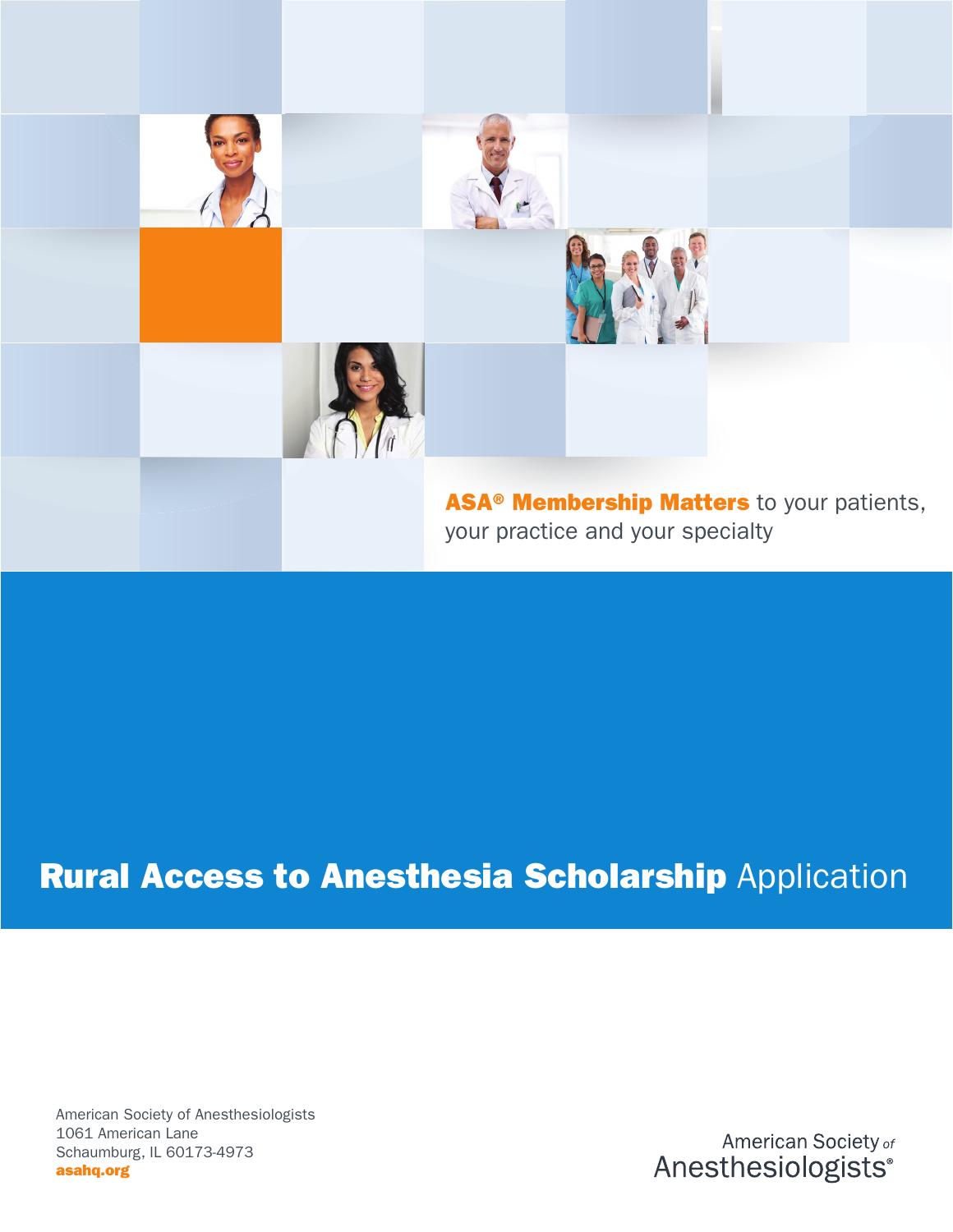| Name: Name: Name: Name: Name: Name: Name: Name: Name: Name: Name: Name: Name: Name: Name: Name: Name: Name: Name: Name: Name: Name: Name: Name: Name: Name: Name: Name: Name: Name: Name: Name: Name: Name: Name: Name: Name: |  |                                                   |                                                                     |  |  |  |
|-------------------------------------------------------------------------------------------------------------------------------------------------------------------------------------------------------------------------------|--|---------------------------------------------------|---------------------------------------------------------------------|--|--|--|
|                                                                                                                                                                                                                               |  |                                                   | (Full Legal Name)                                                   |  |  |  |
| Gender: $\Box$ Male $\Box$ Female                                                                                                                                                                                             |  |                                                   |                                                                     |  |  |  |
|                                                                                                                                                                                                                               |  |                                                   |                                                                     |  |  |  |
|                                                                                                                                                                                                                               |  |                                                   |                                                                     |  |  |  |
|                                                                                                                                                                                                                               |  |                                                   |                                                                     |  |  |  |
|                                                                                                                                                                                                                               |  | Are you an ASA Medical Student Component Member?: |                                                                     |  |  |  |
| $\Box$ Yes, please provide ASA Member ID# $\Box$ No, please visit <b>asahq.org</b> to join today                                                                                                                              |  |                                                   |                                                                     |  |  |  |
|                                                                                                                                                                                                                               |  |                                                   | Medical Schools and Proposed Date of Graduation, please list below: |  |  |  |
|                                                                                                                                                                                                                               |  |                                                   |                                                                     |  |  |  |
|                                                                                                                                                                                                                               |  |                                                   |                                                                     |  |  |  |

Other Medical or Scientific Training/Experience: (Include Institution, Type, and Dates)

 $Institution:$   $\overline{\phantom{a}}$ 

Department Head Full Name: \_\_\_\_\_\_\_\_\_\_\_\_\_\_\_\_\_\_\_\_\_\_\_\_\_\_\_\_\_\_\_\_\_\_\_\_\_\_\_\_\_\_\_\_\_\_\_\_\_\_\_\_\_\_\_\_\_\_\_\_\_\_\_\_\_\_\_\_\_\_\_\_\_\_\_\_\_\_\_\_\_

Address:\_\_\_\_\_\_\_\_\_\_\_\_\_\_\_\_\_\_\_\_\_\_\_\_\_\_\_\_\_\_\_\_\_\_\_\_\_\_\_\_\_\_\_\_\_\_\_\_\_\_\_\_\_\_\_\_\_\_\_\_\_\_\_\_\_\_\_\_\_\_\_\_\_\_\_\_\_\_\_\_\_\_\_\_\_\_\_\_\_\_\_\_\_\_\_\_\_\_\_\_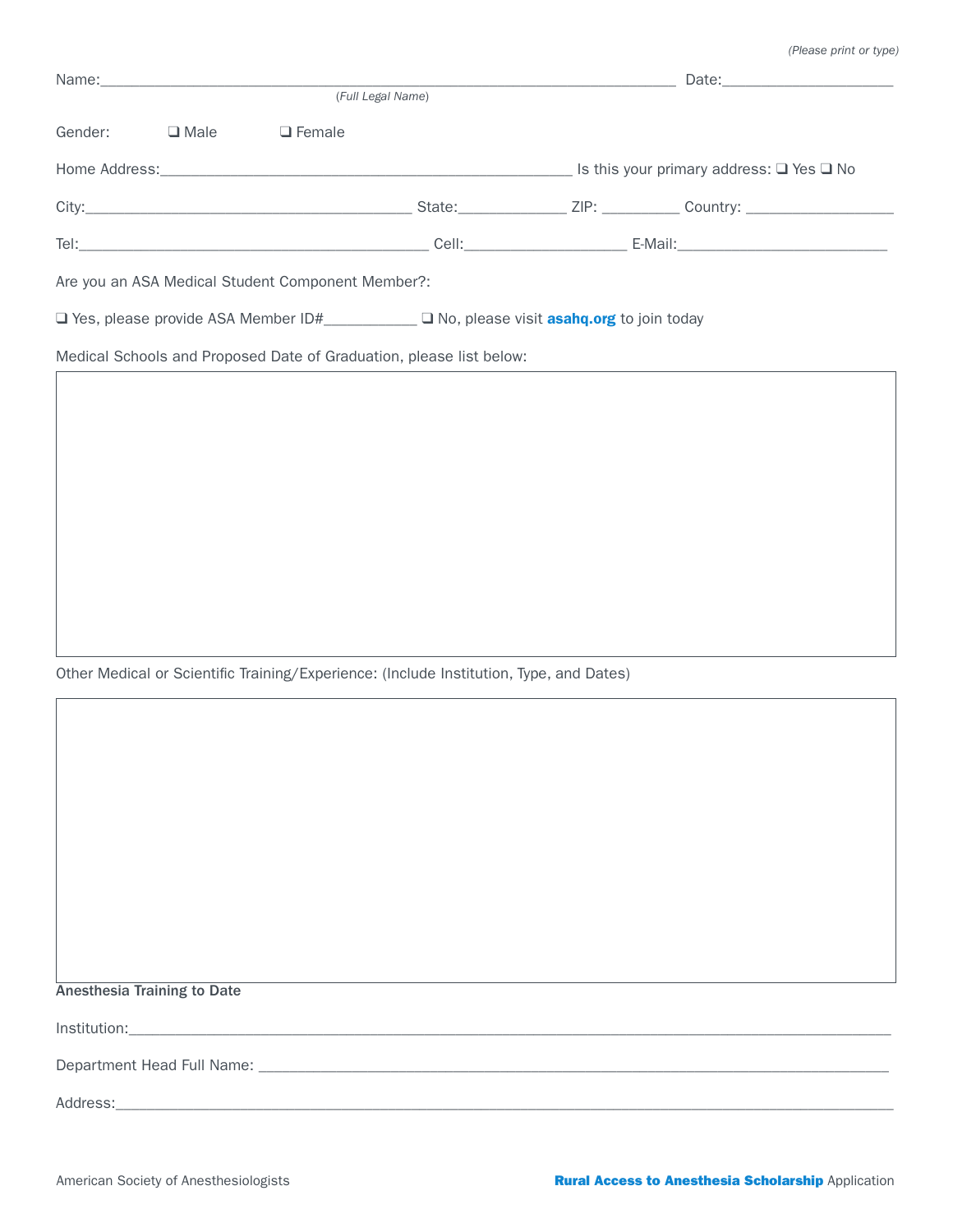Are you currently receiving aid from any foundation or similar organization? If yes, please list name and address below.

Medical Work References (Name, Title, Affiliation, Phone E-Mail):

Anesthesia Rotation Location:

Mentor (Name, Title, Affiliation, Address, Phone, E-Mail): Mentor must be an ASA member.

Have you ever lived in a rural area?:

❑ No ❑ Yes, please provide (Name, City and State):\_\_\_\_\_\_\_\_\_\_\_\_\_\_\_\_\_\_\_\_\_\_\_\_\_\_\_\_\_\_\_\_\_\_\_\_\_\_\_\_\_\_\_\_\_\_\_\_\_\_\_\_\_\_\_\_\_\_\_\_\_\_\_

Do you have any experience working in a rural health care anesthesia?:

❑ No ❑ Yes, please describe below.